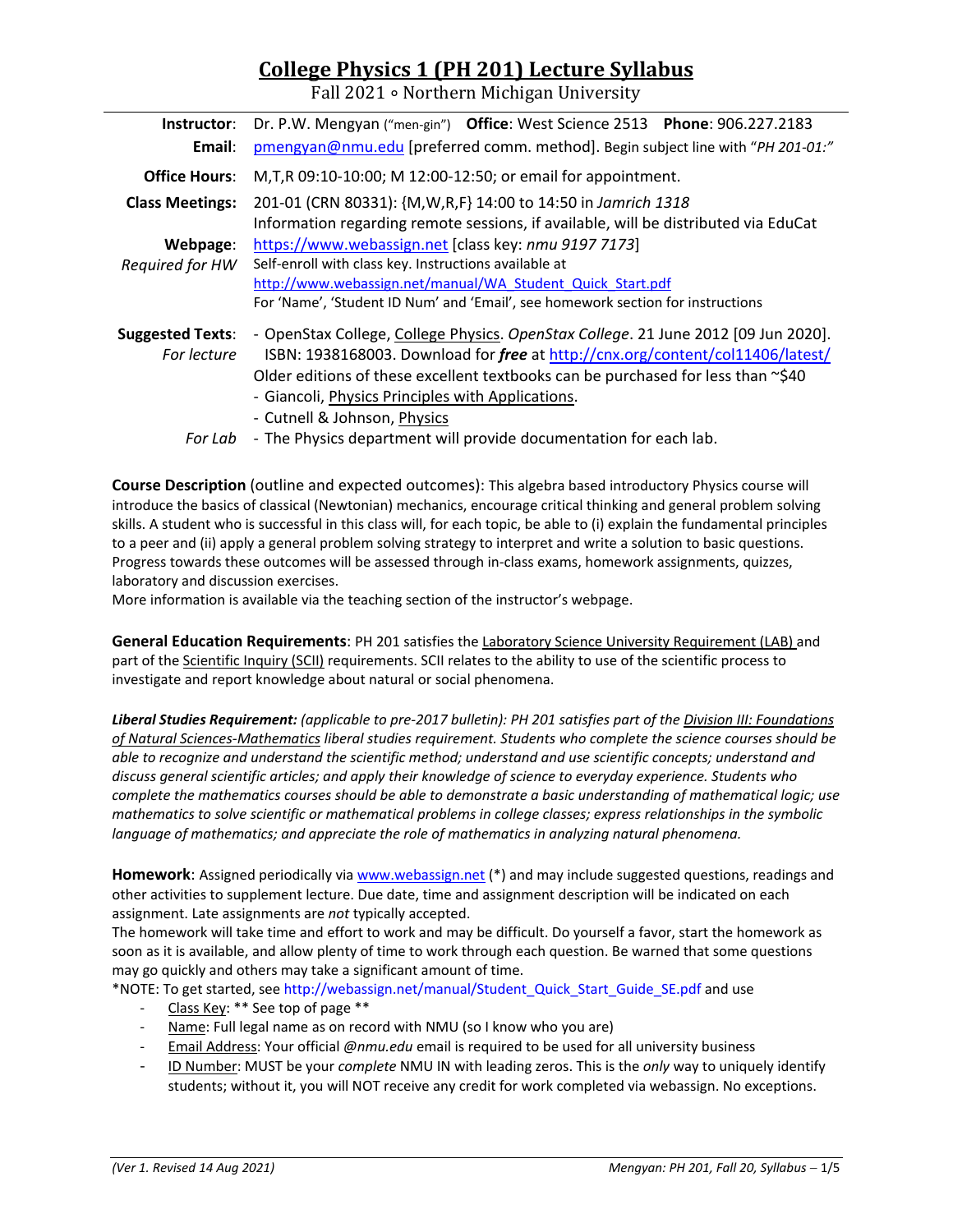**Quizzes**: May be administered during the regularly scheduled class time and may include content from lecture, homework, exams, labs or any other relevant course related information. Please note that quizzes may or may not be announced during lecture and will *never* be announced via email. **Make up quizzes will** *not* **be administered**. These will be designed with a few goals in mind (1) provide students the opportunity to check their understanding of relevant material and receive feedback from the instructor (2) provide the instructor with feedback as to how well students are understanding the material (3) encourage students to continue to stay on top of the material, develop sound study habits, regularly attend class, etc

**Exams**: There will be up to three (3) scheduled exams during the semester plus a final exam. Each in‐class exam is equally weighted. If the final exam score is higher than the lowest in‐class exam score, the final exam score will replace this lowest in‐class exam score. Exams 1, 2 and 3 will be administered in the normal lecture room and during the normal meeting time. The final exam will be administered in the same room as lecture and at a time pre‐determined by NMU. **Make up exams will not be administered**. If an exam is to be missed due to extenuating circumstances, contact me via email before the scheduled exam time to see about making the appropriate arrangements. Use of notes, books or electronic gizmos of any sort will not be permitted on the exams unless otherwise specified by the instructor.

# **TENTATIVE\*\* Exam Schedule**:

| Exam 1: Normal class time  | Mon | ~11 Sep 2021   | Ch $1 - 4$ [#'s w.r.t. OpenStax]                                                                                                                                                                                                   |
|----------------------------|-----|----------------|------------------------------------------------------------------------------------------------------------------------------------------------------------------------------------------------------------------------------------|
| Exam 2: Normal class time  | Mon | 216 Oct 2021 ∼ | $Ch5-9$                                                                                                                                                                                                                            |
| Exam 3: Normal class time  | Mon | 206 Nov 2021 ∼ | $Ch 10 - 15$                                                                                                                                                                                                                       |
| Final Exam $14:00 - 15:50$ | Wed | 08 Dec 2021    | All course material                                                                                                                                                                                                                |
|                            |     |                | $\mathcal{L}$ . The set of the set of the set of the set of the set of the set of the set of the set of the set of the set of the set of the set of the set of the set of the set of the set of the set of the set of the set of t |

**\*\***Exam *format, times* and *content* will be adjusted appropriately to accommodate the course schedule and overall situation. Deviations from this tentative schedule will be discussed, *in class*, as they become relevant. Exam dates will typically be finalized a minimum of one week before the exam is administered. Exam format will be discussed in class around the time that the schedule is finalized.

The final exam time is predetermined by NMU and will *not* be modified by the instructor.

University Closure During Exam Week (as per the NMU Registrar):

"Students should be prepared for the possibility of in-class [final] exams being postponed and held later in the *week than originally scheduled due to unforeseen circumstances, such as inclement weather, causing the* University to close. If the University were to close one day during the first four days final exam week, that day's exams would be moved to Friday of exam week. Should the University close a second day or on the Friday of exam week, the exams scheduled for that day would be moved to Saturday afternoon of exam week. Exams scheduled to be taken on-line outside of the classroom will be administered on the originally scheduled *date, regardless of changes to the in‐class exam schedule due to unexpected University closures."*

# **Grades**:

| Lab***, Quizzes, Homework, etc: 30%                                           | A: ≥ 90%; B: ≥ 80% |
|-------------------------------------------------------------------------------|--------------------|
| Exams <sup><math>\circ</math></sup> (1, 2, 3, Final, Final; Best 4 of 5): 70% | C: ≥ 70%; D: ≥ 60% |
| Total: 100%                                                                   | $F: < 60\%$        |
|                                                                               |                    |

'+' and '−' grades are typically assigned when a grade is within ± ~2.0% of the letter grade cutoff.

**\*\*\***Minimum grade of 60% in the laboratory component, in addition to appropriate performance in the rest of the course, is *required* to earn an overall passing grade in this course.

◊ If fewer than 3 exams are conducted in class or there is not a cumulative final exam, expect all exam scores to be counted with reduced weight assigned to the lowest scoring exam.

#### **Lab:**

Lab is a separate course in which you must be enrolled. A minimum score of 60% is *required* in order to qualify for a passing score in the lecture. To be clear, that means if your score is any less than 60.0%, you will have earned a FAILING grade in your lecture section. The final grade from the laboratory course part of your lecture score and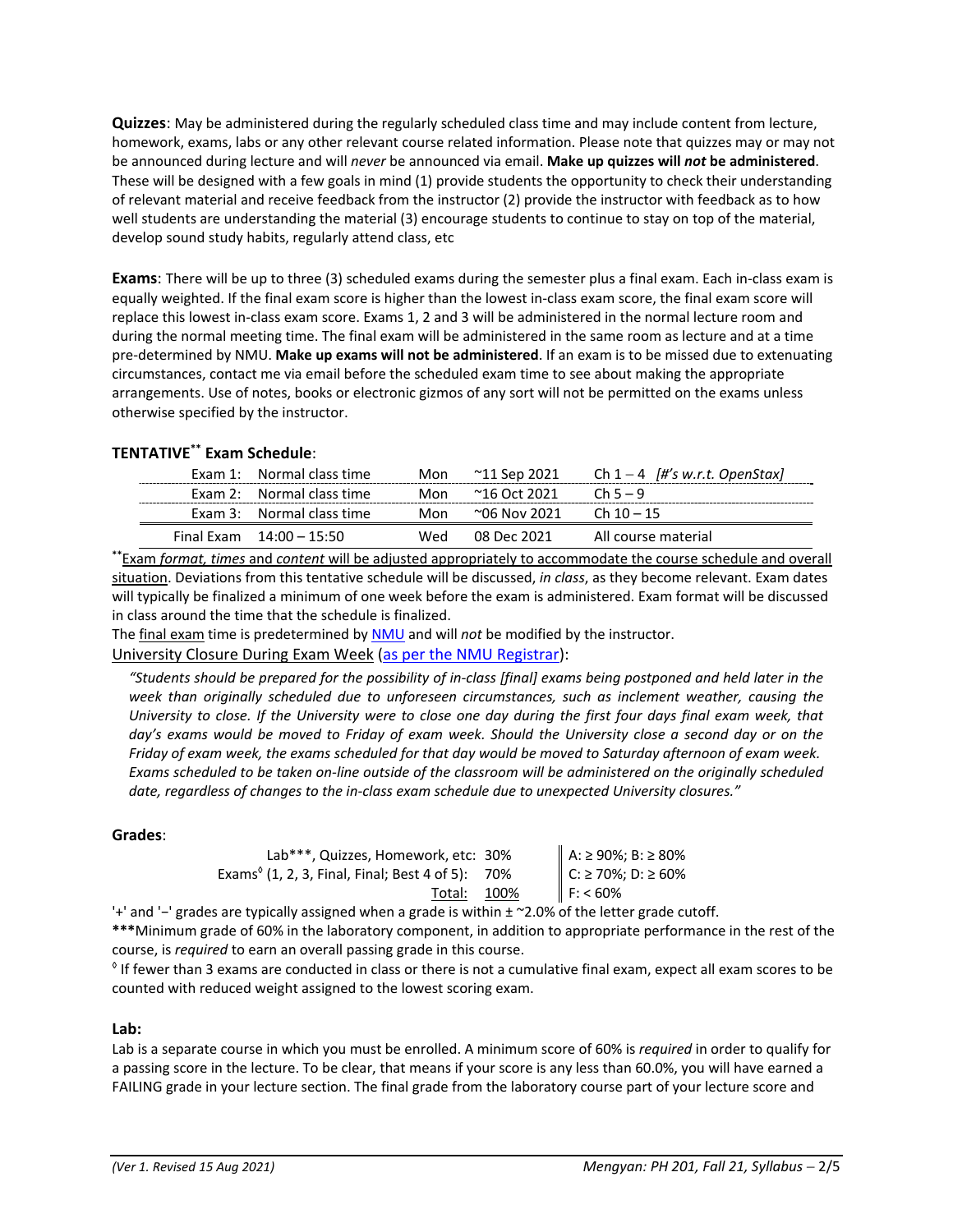likely to be weighted at ~15%. The laboratory section of this course is designed to provide hands on experience with the topics covered in lecture.

#### **Important Notes:**

#### - **ADA Statements**:

- In compliance with the ADA and university policy
	- o *"If you have a need for disability‐related accommodations or services, please inform the Coordinator of Disability Services in the Dean of Students Office at 2001 C. B. Hedgcock Building (227‐1737 or disserv@nmu.edu). Reasonable and effective accommodations and services will be provided to students if requests are made in a timely manner, with appropriate documentation, in accordance with federal, state, and University guidelines."*
	- o *"Certain students may qualify for alternative face‐covering accommodations due to a variety of health conditions. These students have gone through a qualifying process with the Office of Disability Services. Faculty have been notified of which students receive these accommodations in their class. If you have concerns regarding this topic please contact the faculty member outside of class. Please do not question or confront fellow students in the classroom who are using alternative or modified face coverings."*

#### - **Religious Holidays**:

Pursuant to university policy, a student who intends to observe a religious holy day should make that intention known, in writing, to the instructor prior to an absence. A student who is absent from a class, exam or exercise for the observance of a religious holy day shall be allowed to complete an assignment or exam scheduled for that day within a reasonable time around that absence.

#### - **Academic Integrity**:

Section 2.3.1 of the NMU Student Handbook discusses scholastic dishonesty; all of which will be upheld in all aspects of this course. Academic dishonesty will not be tolerated.

Link to student handbook https://www.nmu.edu/policies?p=1070&type=Policy

#### - **Appropriate behavior**:

I expect students to behave in a respectful, considerate and courteous fashion in any activity related to this course (e.g. Lecture, lab, discussion, office hours etc).

Rude, disrespectful or disruptive behavior will *never* be tolerated.

# - **Attendance:**

 $\circ$  Attendance and participation in all scheduled classes is expected unless you are feeling unwell (note from healthcare provider may be required) or, in compliance with the university guidelines, have an official university‐sponsored event that conflicts with class

# o **############################################################**

**Official statement from NMU regarding attendance during the pandemic**:

"*If you are experiencing COVID‐19 symptoms, do not attend class, work, or campus and community activities. Please communicate with your instructors and/or work supervisors via* email or phone to say you are not feeling well and will be absent. Stay home, avoid contact with *others as much as possible, and contact your healthcare provider or the NMU Health Center for next steps, including COVID‐19 testing.* 

*Instructors are not required to provide remote class sessions for absent students, but rather will work individually with students to provide options for making up missed class time and assignments. Students who have other issues due to being absent from class or work because of COVID‐19 symptoms or infection, should consult with the Dean of Students Office. Human Resources can assist employees with leave options."*

**############################################################**

- o Changes to the in‐person attendance policy may occur to comply with updates in university, local, state or federal guidelines.
- o *Any questions or concerns should be discussed with your professor as soon as possible*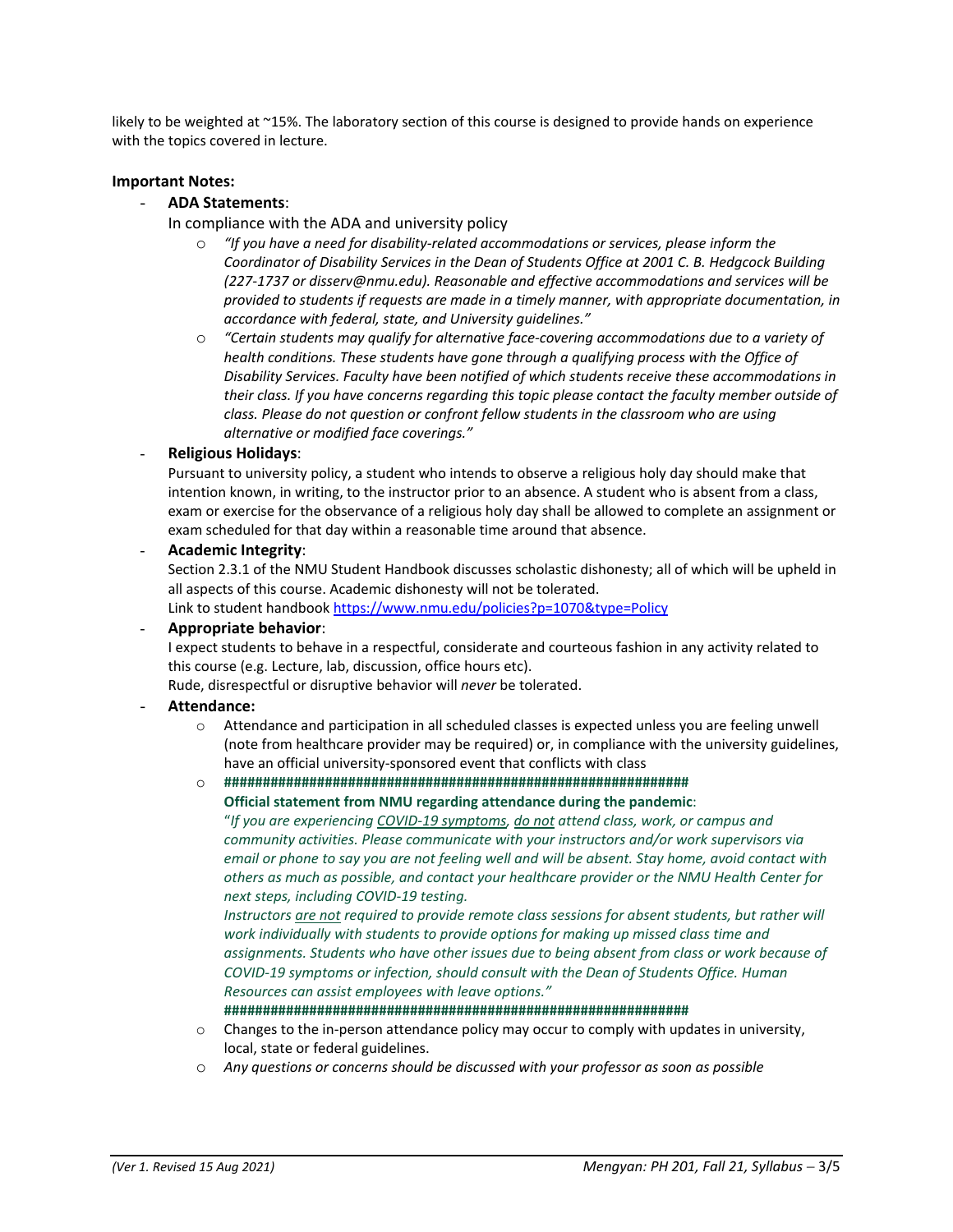# **Final Notes and Suggestions to Succeed**:

- **Course Assistance**: A plethora of options are available to support your success in this course (e.g. Lecture [Dr. Mengyan], lab and discussion via class, office hours, email or special appointment), your textbook, the library, other text books and physics department tutors. Take advantage of the available resources. DO NOT HESTIATE TO ASK QUESTIONS AS THEY ARISE!
- Preparation is the key!
	- o Read your book material before AND after we cover it in class
	- o Take good notes during lecture
	- o Study your notes
	- o Take advantage of available resources (e.g. *actually* attend class, read the book)
	- o If something is unclear during lecture or your own studying, ASK ABOUT IT!
- Homework and supplemental work:
	- o Work each question using the problem solving process. Getting the 'correct' numerical answer is *meaningless* if you do not understand the process used to arrive there.
	- o Start your homework assignments as early as possible
	- $\circ$  Read the homework questions when they are available before the related material is presented in class; familiarity with the questions will help you associate the relevant concepts as they are introduced in lecture, lab and while you read the material
	- $\circ$  Give yourself plenty of time to complete the assignments as you will likely need to think carefully about the questions, review the relevant sections of the text or your notes and then work towards a solution
	- o Use a dedicated notebook to *fully* work out homework and supplemental questions
- Studying for any exam should be an ongoing exercise. Structured reviews of material built into your schedule promotes better long‐term retention and higher understanding of the material
- I cannot stress enough: ASK QUESTIONS WHEN YOU HAVE THEM!